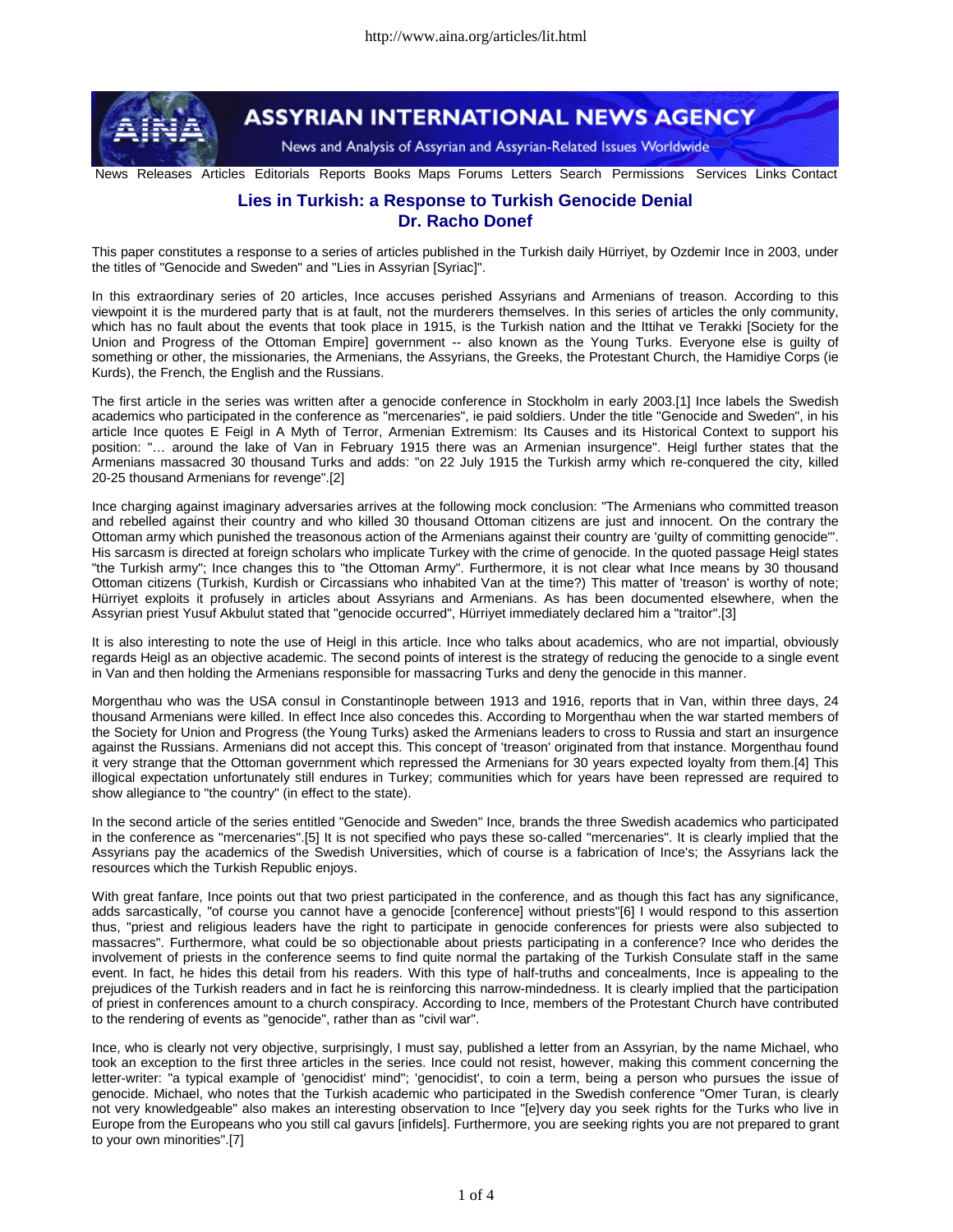The journalist, who does not respond to this observation, mockingly calls Michael 'Baron Michael'. Why is Ince derisive of his Assyrian reader? If someone contemptuously him 'Ozdemir Pasha', would he not take exception to that? Ince's response to his reader's comment was: "How can I not trust Omer Turan and instead trust Swedish professors who are deprived of knowledge of the Ottoman language and the old script who accordingly cannot research the Ottoman Archives?"

If professor Turan has found a document in the Ottoman archives, which proves that "the genocide did not occur", he should provide it to academics and publish it promptly. There is no such document because there could be no such document and Omer who is doing research in the Ottoman Archives cannot prove that genocide did not occur. The documents in the Ottoman Archives have been carefully selected and any documents, which may be drawn upon to discuss the genocide, would not be available for the public. Documents indicating or proving genocide would not be given to researchers so as not to contradict the Official Thesis and version of events of the State. It is, however, also possible that archival staff can make errors and underestimate the value of some documents to third parties.

Moreover, the genocide is not an event that could be proven only through the documents in the Ottoman Archives. The archives of Germany, France and Britain, as well as others, have already been researched, documents published and the genocide of 1915 is beyond doubt except in Turkey itself.[8] I would respond to Ince in this way: "would I not trust the Swedish academics who have been educated in a liberal country, and trust instead Omer Turan who does research in Turkish Universities, unable to evade the framework of the Official Thesis?"

Ince's hatred of Assyrians is evident in the second series he entitles 'Yalanin Süryanicesi' [Lies in Syriac]. In this series, which started as a response to an Assyrian reader, Ince says, "we should trust non partisan historians". He never identifies those so-called non partisan historians; perhaps Omer Turan and some American academics paid by the Turkish Republic qualify as non partisan.

Ince accepts deportations took place in the Ottoman Empire but attributes this to the civil war and the need to defend the indivisibility of the Ottoman Empire. In his third article in this series, he advises his readers to read "the non partisan historians", though still these books or their authors are not identified -- most probably Ince has Omer Turan's books in mind. Finally, he asks his reader to be patient and announces that he is just about to embark upon discussing "the Assyrians events of 1915".[9]

In the fifth article Ince states that the Suryani [Assyrians] were forced to live with the Muslim Arabs who from the VII. Century dominated Mesopotamia: "In those days as there was no national consciousness, many Suryanis converted to Islam in order to avoid paying the cizye tax [for non-Muslim] and live in peace". He also adds that the Suryanis continued to convert to Islam even after the Turks dominated Anatolia [Asia Minor]. These assertions could be true. The Assyrians and other Christian peoples were forced to convert to Islam in different periods. What is objectionable, however, is Ince's assertion: "Among the Suryani who happily converted to Islam, do not doubt that there could be many ancestors of current Turkish nationalists."[10] Many Turkish nationalists could have Assyrian ancestors but the notion that the Assyrians happily converted to Islam is peculiar hypothesis, to say the least. More than likely those who wanted to avoid heavy taxes or be subjected to the Ottoman scythe and other discrimination have concerted to Islam. I personally I have not read of mass instances when the Christians converted to Islam happily (that is voluntarily and without a threat) after the Arab arrival in Mesopotamia and the Turkish arrival in Asia Minor. Ince would not have read those either. It is yet another false hypothesis.

In the seventh article on the topic, it is the turn of the Greeks to be attacked: "in the Greek insurgence of Moria that began in 1821, 25 thousand Muslims were killed in a few days" [note that he says Muslims not Turks]. I wonder how many Hellenes were killed in the four centuries of Ottoman domination? Are they not important? To call the Greek Independence War an 'insurgence' is a phenomenon that could be encountered only in the official Turkish history books. According to this notion, whoever rebelled against the Ottomans was a traitor. Only the Turkish nation is entitled to independence and other nations could only be slaves of Turks, and at the same time grateful for their situation. This is the thinking one discerns by reading these articles. Ince continues with inanities in the same article. "In the nineteenth century the reforms resulted in more freedom for the Christian peoples and that encouraged their wishes for independence. Moral of the story: do not grant the minorities any freedom because they could rebel and demand independence.

I am not sure how Ince measured the freedom of the subjugated (reaya) peoples in the Ottoman Empire but it seems their share of this difficult to measure concept (freedom) had increased. What were these freedoms though? Aytekin Yilmaz, in his Turkish book "Anatolia": from multiculturalism to monoculturalism defines these "freedoms" as follows: In the Ottoman Empire the non-Muslim peoples were treated as second-class citizens. They were subjected to many denigrating practices. For example, it was prohibited to ride a horse, carry a weapon, to walk on the footpath. The color of their shoes and the quality of the fabric of their clothes had to be different. It was forbidden for them to wear collared caftan, clothing made of silk, fine muslin, fur coat, and turban. For example, the Armenians wore red hut and shoes, the Greeks black and the Jews blue of the same. They also had to paint their houses with different colours. They could not even wear clogs in the bath house (hamam). They had to hang a small bell in waist clothes [or bath towels]."[11]

When Ince says 'more freedoms' he may mean that after the Tanzimat (Reform) period the Christians could finally wear clogs and remove their bells.

"If Abdülhamit II inaugurated a Panislamist policy, the reason is the successive rebellions of Christians for Independence and the Russian, French and English politics against the Ottoman Empire." In short, the Ottoman Panislamism is also the fault of the Christians. Perhaps, Pan Turkism is also a foreign conspiracy.

In his eight article Ince alleges that the "Assyrian genocide was invented".[12] How did the Assyrians invent genocide? That is to say, how did this conspiracy took place? Had "the Assyrians" (which Assyrians?) gathered in a place and said "let us invent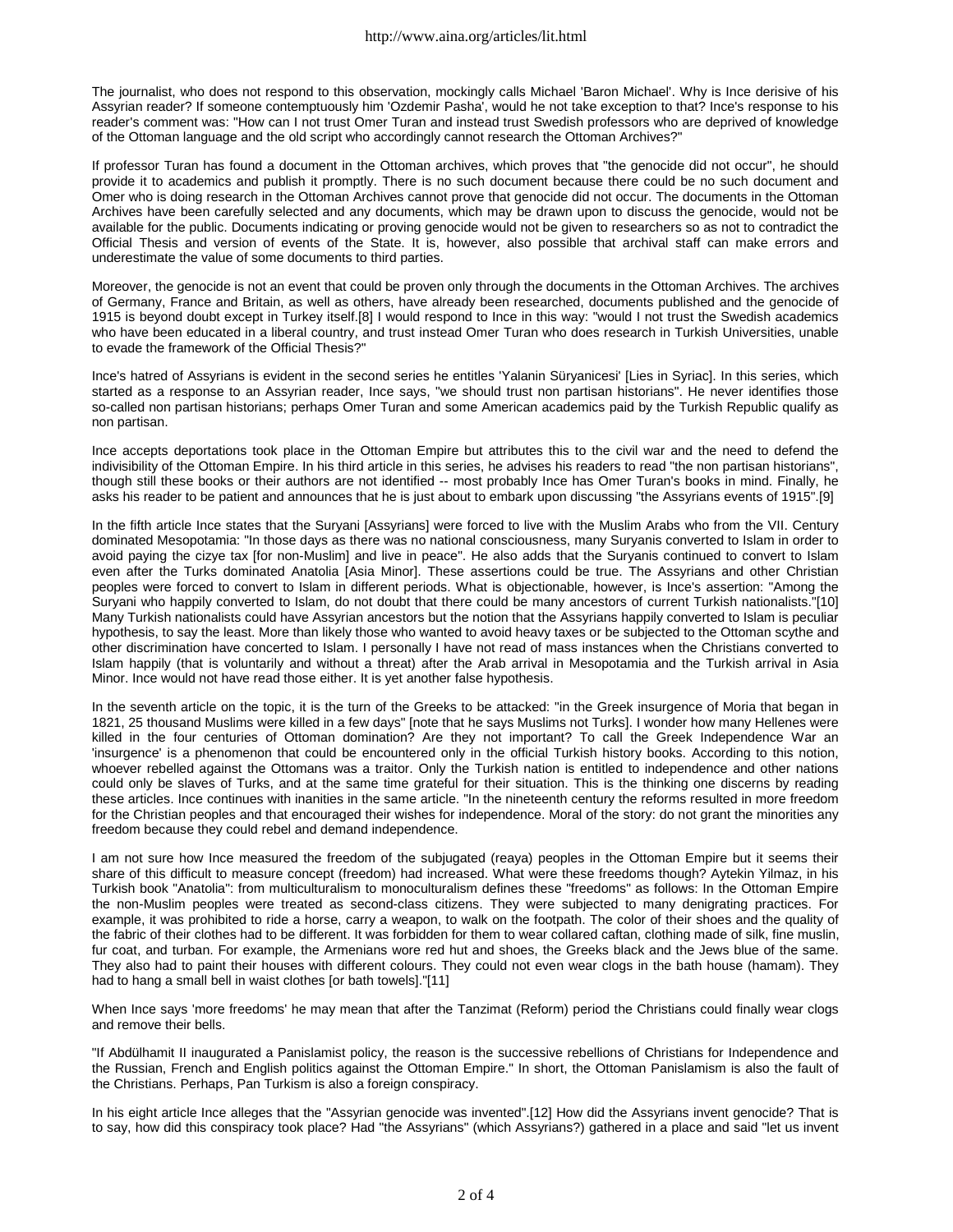genocide"? These types of arguments are childish and devoid of any semblance of seriousness. They can go no further than fooling an unsuspecting Turkish public, if at all.

In his tenth article, Ince - I would agree with some of his remarks here - states: "You English who's land you are distributing to whom? … You English you try to distribute Ottoman lands but why are you giving away the same lands to the Assyrians as well as the Kurds?"[13] I also find unacceptable that the English and the French attempted to have distributed Middle Eastern and Ottoman lands according to their national interests at the time, but the problematic notion is that "those lands" belonged to the Turks only. The ancestors of the Ottomans did not bring these lands they occupied from Central Asia, whence the Turks originated. Ince says these lands belonged to the Muslims for the last 1200 years. First of all, why go as far back as 1200 years only? Secondly, why is it that the heirs to the Muslim loot are only the Turks? Thirdly, it is not clear when he says Muslims which nations or communities does he mean: Arabs, Kurds, Turks, Turcomans, Persians, Alevis or Sunnis? Because he cannot say that Turks lived in Asia Minor for 1200 years he uses the appellation Muslim as surrogate for Turk. The Arabs who are also Muslim were not bound by religious ties and preferred to become independent form the Empire.

Ancient nations such as the Hellenes and the Assyrians lived much longer in Asia Minor and Mesopotamia respectively - much more than 1200 years - yet in Ince's doctrine only the Muslims who lived there for 1200 years and later Turks are entitled to them. These suppositions are ahistorical and illogical.

In the article series "Lies in Syriac" Ozdemir Ince liberally quotes and Assyrian researcher, Yakup Bilge. Ince uses passages from Bilge's book to criticize the Assyrians. Bilge in his book states that "… for Assyrians the most important period was the First World War. The Ottoman forces participated in the Assyrian-Kurdish war. The eastern Assyrians (the Assyrians who lived in Hakkari and Van) had declared war on the Ottomans". Following this quotation Ince repeats that "the Assyrians declared war on the Ottomans!" However, Bilge specifies as "Eastern Assyrians". It was the Nestorian (Assyrian) Patriarch who declared war. The Syriac Orthodox Assyrians (Western Syrians) who lived in Turabdin made no such formal declaration although they were still attacked by the Ottomans and were also subjected to genocide. Either Ince does not know these historical facts or he is trying to confuse the reader. Even though Ince makes liberal use of Bilge's book, he seemed to have overlooked the following sentence from the book: "… in Middle East during the upheaval that began in the beginning of the century and continued up to 1935, the Assyrians were continually subjected to massacres and were forced to live their homeland."[14] Although Bilge blames the West for the upheaval, Ince who perhaps was reluctant to also blame the West for the massacres, ignores this part of the book.

In the eleventh article Ince wonders: "after all these events if the Turkish Republic does not trust the Assyrians is it the fault of the Turkish Republic?" [15] Well, yes, it is! Note that it is not the right of the nation that was subjected to genocide to be distrustful. This right is reserved, according to Ince, to the inheritors of the state that perpetrated the genocide. Again, the 1915 events against the Assyrians are placed in a context of a civil war and then Assyrians are labeled as traitors and this is why Ince says the Turkish Republic does not trust Assyrians. It seems superfluous to make such argument at all, given that there are very few Assyrians left in Turkey to constitute a threat to the Turkish Republic.

Ince in the same article also raises the question of impartiality of sources of information for genocide research: "the reports by Christian missionaries, staff of consulates and secret service staff should be carefully examined (because they are not impartial)". Omer Turan's sources no doubt are impartial and objective (!). The objectivity of the staff of the Ottoman Bureaucracy and the secret agency Special Organization (Teskilat-i Mahsusa) is well known. Bilal Simsir who has carried out research in this field, in his books published by the Turkish Historical Society - no less - have included many reports by staff of the foreign consulates. Consequently, reports that suits the Official Thesis are published as neutral, independent and objective observations, while all other sources are regarded as subjective and partisan.[16]

"Finally we need to defer this matter to non-partisan historical science and real non-partisan honorable historians". By "honorable and non-partisan historians" no doubt Ince is referring to Turkish Republic supporters such as Justin McCarthy. It is a another well known fact that the foreigners working for the Turkish Republic are "non-partisan" but the foreigners who conduct research on the genocide are paid mercenaries. It is time for this disingenuous and dishonest proposition that "the question of genocide should be left to the historians" to come to an end. While the Turkish consulate official are expected to abandon their normal duties and, where possible prevent, and/or attend genocide conferences to sabotage them, it is quite hypocritical to say that the study of the genocide should be left to the historians. Ince who does not seem to be a historian, yet believes himself to be entitled to comment. A right he is unwilling to grant to the Assyrians.

It is also important to add that Taner Akçam who regards the 1915 incidents as "an event of mass murder" is not mentioned in the articles. Naturally, he is not objective either.[17] According to Akçam, a coded telegraph sent from the Interior Ministry to Diyarbakir on 12 July 1915 states that in Mardin: "700 Armenians and other Christians were slaughtered like sheep", refers to "estimates that in total 2000 people were killed" and it adds that there is fear that all Christians will be massacred. The telegraph concludes with the following sentence: "the general measures and policies which were constituted for the Armenians under no circumstances would apply to other Christians" and the telegraph asks that this practice end.".[18]

This document was read out to Ömer Turan in the Stockholm Conference and the good professor said that he did not believe this document, despite the fact that it was written by staff of the Ottoman Bureaucracy and published by the Turkish Historical Society.[19]

It is difficult to analyse this manner of thinking, which is approved by Ince. Documents which do not support the Official Thesis of the Republic are wrong, falsified, partisan, product of a conspiracy, or other, yet documents published by the official channels in Turkey which talk about Greek, Armenian atrocities against the Muslim population, and documents declaring Assyrians to be treasonous, are correct and non-partisan. This is completely unreasonable.